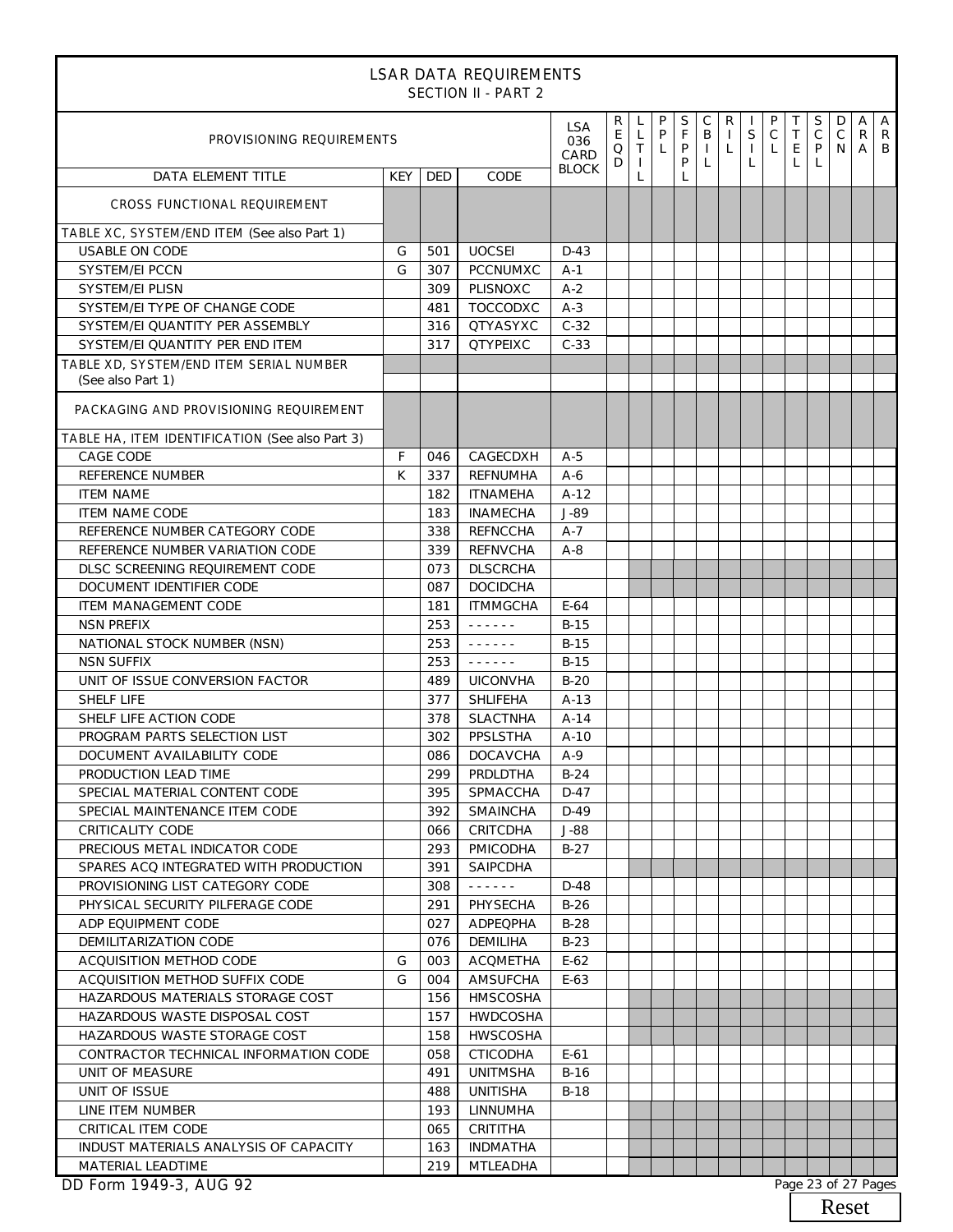|                                                                |               |     | <b>LSAR DATA REQUIREMENTS</b><br><b>SECTION II - PART 2</b> |              |                             |                                   |                        |                  |                                                   |                              |                   |                                |             |                                |                                 |                   |        |
|----------------------------------------------------------------|---------------|-----|-------------------------------------------------------------|--------------|-----------------------------|-----------------------------------|------------------------|------------------|---------------------------------------------------|------------------------------|-------------------|--------------------------------|-------------|--------------------------------|---------------------------------|-------------------|--------|
| PROVISIONING REQUIREMENTS<br>036<br>CARD                       |               |     |                                                             |              | R<br>E<br>$\mathsf{O}$<br>D | L<br>$\mathsf{L}$<br>T<br>$\perp$ | P<br>P<br>$\mathsf{L}$ | S<br>F<br>P<br>P | $\mathsf{C}$<br>$\mathsf{B}$<br>$\mathbf{L}$<br>L | R<br>$\perp$<br>$\mathsf{L}$ | S<br>$\perp$<br>L | P<br>$\mathsf{C}$<br>$\lfloor$ | Τ<br>T<br>L | S<br>$\mathsf C$<br>E   P<br>L | D<br>$\mathsf C$<br>$N$ $A$ $B$ | A<br>$\mathsf{R}$ | A<br>R |
| DATA ELEMENT TITLE                                             | <b>KEY</b>    | DED | CODE                                                        | <b>BLOCK</b> |                             | L                                 |                        | L                |                                                   |                              |                   |                                |             |                                |                                 |                   |        |
| PACKAGING AND PROVISIONING REQUIREMENT                         |               |     |                                                             |              |                             |                                   |                        |                  |                                                   |                              |                   |                                |             |                                |                                 |                   |        |
| TABLE HA, ITEM IDENTIFICATION (Continued)                      |               |     |                                                             |              |                             |                                   |                        |                  |                                                   |                              |                   |                                |             |                                |                                 |                   |        |
| MATERIAL WEIGHT                                                |               | 220 | <b>MTLWGTHA</b>                                             |              |                             |                                   |                        |                  |                                                   |                              |                   |                                |             |                                |                                 |                   |        |
| <b>MATERIAL</b>                                                |               | 218 | MATERLHA                                                    | M-92         |                             |                                   |                        |                  |                                                   |                              |                   |                                |             |                                |                                 |                   |        |
| TABLE HB, ADDITIONAL REFERENCE NUMBER                          |               |     |                                                             |              |                             |                                   |                        |                  |                                                   |                              |                   |                                |             |                                |                                 |                   |        |
| ARN CAGE CODE                                                  | F             | 046 | ADCAGEHB                                                    | $A-5$        |                             |                                   |                        |                  |                                                   |                              |                   |                                |             |                                |                                 |                   |        |
| ADDITIONAL REFERENCE NUMBER                                    | K             | 006 | ADDREFHB                                                    | $A-6$        |                             |                                   |                        |                  |                                                   |                              |                   |                                |             |                                |                                 |                   |        |
| ARN REFERENCE NUMBER CATEGORY CODE                             |               | 338 | ADRNCCHB                                                    | $A-7$        |                             |                                   |                        |                  |                                                   |                              |                   |                                |             |                                |                                 |                   |        |
| ARN REFERENCE NUMBER VARIATION CODE                            |               | 339 | ADRNVCHB                                                    | $A-8$        |                             |                                   |                        |                  |                                                   |                              |                   |                                |             |                                |                                 |                   |        |
| TABLE HC, CONTRACTOR TECHNICAL<br><b>INFORMATION CODE CAGE</b> |               |     |                                                             |              |                             |                                   |                        |                  |                                                   |                              |                   |                                |             |                                |                                 |                   |        |
| <b>CTIC CAGE CODE</b>                                          | F.            | 046 | <b>CTCAGEHC</b>                                             |              |                             |                                   |                        |                  |                                                   |                              |                   |                                |             |                                |                                 |                   |        |
|                                                                |               |     |                                                             |              |                             |                                   |                        |                  |                                                   |                              |                   |                                |             |                                |                                 |                   |        |
| TABLE HD, UNIT OF ISSUE PRICE                                  |               |     |                                                             |              |                             |                                   |                        |                  |                                                   |                              |                   |                                |             |                                |                                 |                   |        |
| UNIT OF ISSUE (UI) PRICE                                       | K             | 490 | <b>UIPRICHD</b>                                             | $B-19$       |                             |                                   |                        |                  |                                                   |                              |                   |                                |             |                                |                                 |                   |        |
| UI PRICE LOT QUANTITY                                          |               | 205 | $\omega$ is a graph.                                        |              |                             |                                   |                        |                  |                                                   |                              |                   |                                |             |                                |                                 |                   |        |
| UI PRICE CONCURRENT PRODUCTION CODE                            |               | 051 | <b>CURPRCHD</b>                                             |              |                             |                                   |                        |                  |                                                   |                              |                   |                                |             |                                |                                 |                   |        |
| UI PRICE TYPE OF PRICE CODE                                    |               | 485 | TUIPRCHD                                                    |              |                             |                                   |                        |                  |                                                   |                              |                   |                                |             |                                |                                 |                   |        |
| UI PRICE PROVISIONING                                          |               | 314 | PROUIPHD                                                    |              |                             |                                   |                        |                  |                                                   |                              |                   |                                |             |                                |                                 |                   |        |
| UI PRICE FISCAL YEAR                                           |               | 145 | <b>FISCYRHD</b>                                             |              |                             |                                   |                        |                  |                                                   |                              |                   |                                |             |                                |                                 |                   |        |
| TABLE HE, UNIT OF MEASURE PRICE                                |               |     |                                                             |              |                             |                                   |                        |                  |                                                   |                              |                   |                                |             |                                |                                 |                   |        |
| UNIT OF MEASURE (UM) PRICE                                     | K             | 492 | <b>UMPRICHE</b>                                             | $B-17$       |                             |                                   |                        |                  |                                                   |                              |                   |                                |             |                                |                                 |                   |        |
| <b>UM PRICE LOT QUANTITY</b>                                   |               | 205 | $\omega$ is a graph.                                        |              |                             |                                   |                        |                  |                                                   |                              |                   |                                |             |                                |                                 |                   |        |
| UM PRICE CONCURRENT PRODUCTION CODE                            |               | 051 | <b>CURPRCHE</b>                                             |              |                             |                                   |                        |                  |                                                   |                              |                   |                                |             |                                |                                 |                   |        |
| UM PRICE TYPE OF PRICE CODE                                    |               | 485 | TUMPRCHE                                                    |              |                             |                                   |                        |                  |                                                   |                              |                   |                                |             |                                |                                 |                   |        |
| UM PRICE PROVISIONING                                          |               | 314 | <b>PROUMPHE</b>                                             |              |                             |                                   |                        |                  |                                                   |                              |                   |                                |             |                                |                                 |                   |        |
| UM PRICE FISCAL YEAR                                           |               |     | 145 FISCYRHE                                                |              |                             |                                   |                        |                  |                                                   |                              |                   |                                |             |                                |                                 |                   |        |
| TABLE HG, PART APPLICATION PROVISIONING                        |               |     |                                                             |              |                             |                                   |                        |                  |                                                   |                              |                   |                                |             |                                |                                 |                   |        |
| END ITEM ACRONYM CODE                                          | F             | 096 | ETACODXC                                                    |              |                             |                                   |                        |                  |                                                   |                              |                   |                                |             |                                |                                 |                   |        |
| LSA CONTROL NUMBER (LCN)                                       | F.            | 199 | <b>LSACONXB</b>                                             | $H-77$       |                             |                                   |                        |                  |                                                   |                              |                   |                                |             |                                |                                 |                   |        |
| ALTERNATE LCN CODE                                             | F             | 019 | <b>ALTLCNXB</b>                                             | H-78         |                             |                                   |                        |                  |                                                   |                              |                   |                                |             |                                |                                 |                   |        |
| <b>LCN TYPE</b>                                                | F.            | 203 | <b>LCNTYPXC</b>                                             |              |                             |                                   |                        |                  |                                                   |                              |                   |                                |             |                                |                                 |                   |        |
| PROV LIST ITEM SEQUENCE NO. (PLISN)                            |               | 309 | PLISNOHG                                                    | $A-2$        |                             |                                   |                        |                  |                                                   |                              |                   |                                |             |                                |                                 |                   |        |
| QUANTITY PER ASSEMBLY                                          |               | 316 | <b>QTYASYHG</b>                                             | $C-32$       |                             |                                   |                        |                  |                                                   |                              |                   |                                |             |                                |                                 |                   |        |
| OPTION 1                                                       |               |     |                                                             |              |                             |                                   |                        |                  |                                                   |                              |                   |                                |             |                                |                                 |                   |        |
| OPTION 2                                                       | N             |     |                                                             |              |                             |                                   |                        |                  |                                                   |                              |                   |                                |             |                                |                                 |                   |        |
| OPTION 3                                                       | $\mathcal{C}$ |     |                                                             |              |                             |                                   |                        |                  |                                                   |                              |                   |                                |             |                                |                                 |                   |        |
| SUPPRESSION INDICATOR                                          |               | 422 | <b>SUPINDHG</b>                                             |              |                             |                                   |                        |                  |                                                   |                              |                   |                                |             |                                |                                 |                   |        |
| DATA STATUS CODE                                               |               | 070 | <b>DATASCHG</b>                                             |              |                             |                                   |                        |                  |                                                   |                              |                   |                                |             |                                |                                 |                   |        |
| PROVISIONING SYSTEM IDENTIFIER CODE                            | $\mathcal{C}$ | 312 | <b>PROSICHG</b>                                             |              |                             |                                   |                        |                  |                                                   |                              |                   |                                |             |                                |                                 |                   |        |
| PTD SELECTION CODE                                             |               | 313 | $\omega$ is a second set of $\omega$                        |              |                             |                                   |                        |                  |                                                   |                              |                   |                                |             |                                |                                 |                   |        |
| TYPE OF CHANGE CODE                                            |               | 481 | <b>TOCCODHG</b>                                             | $A-3$        |                             |                                   |                        |                  |                                                   |                              |                   |                                |             |                                |                                 |                   |        |
| INDENTURE CODE                                                 |               | 162 | <b>INDCODHG</b>                                             | $A-4$        |                             |                                   |                        |                  |                                                   |                              |                   |                                |             |                                |                                 |                   |        |
| ATTACHING PART/HARDWARE                                        |               |     |                                                             |              |                             |                                   |                        |                  |                                                   |                              |                   |                                |             |                                |                                 |                   |        |
| OPTION 1                                                       |               |     |                                                             |              |                             |                                   |                        |                  |                                                   |                              |                   |                                |             |                                |                                 |                   |        |
| OPTION 2                                                       |               |     |                                                             |              |                             |                                   |                        |                  |                                                   |                              |                   |                                |             |                                |                                 |                   |        |
| OPTION 3                                                       |               |     |                                                             |              |                             |                                   |                        |                  |                                                   |                              |                   |                                |             |                                |                                 |                   |        |
| OPTION 4<br>DD Form 1949-3 ALIG 92                             |               |     |                                                             |              |                             |                                   |                        |                  |                                                   |                              |                   |                                |             | Page 24 of 27 Pages            |                                 |                   |        |

**DD Form 1949-3, AUG 92**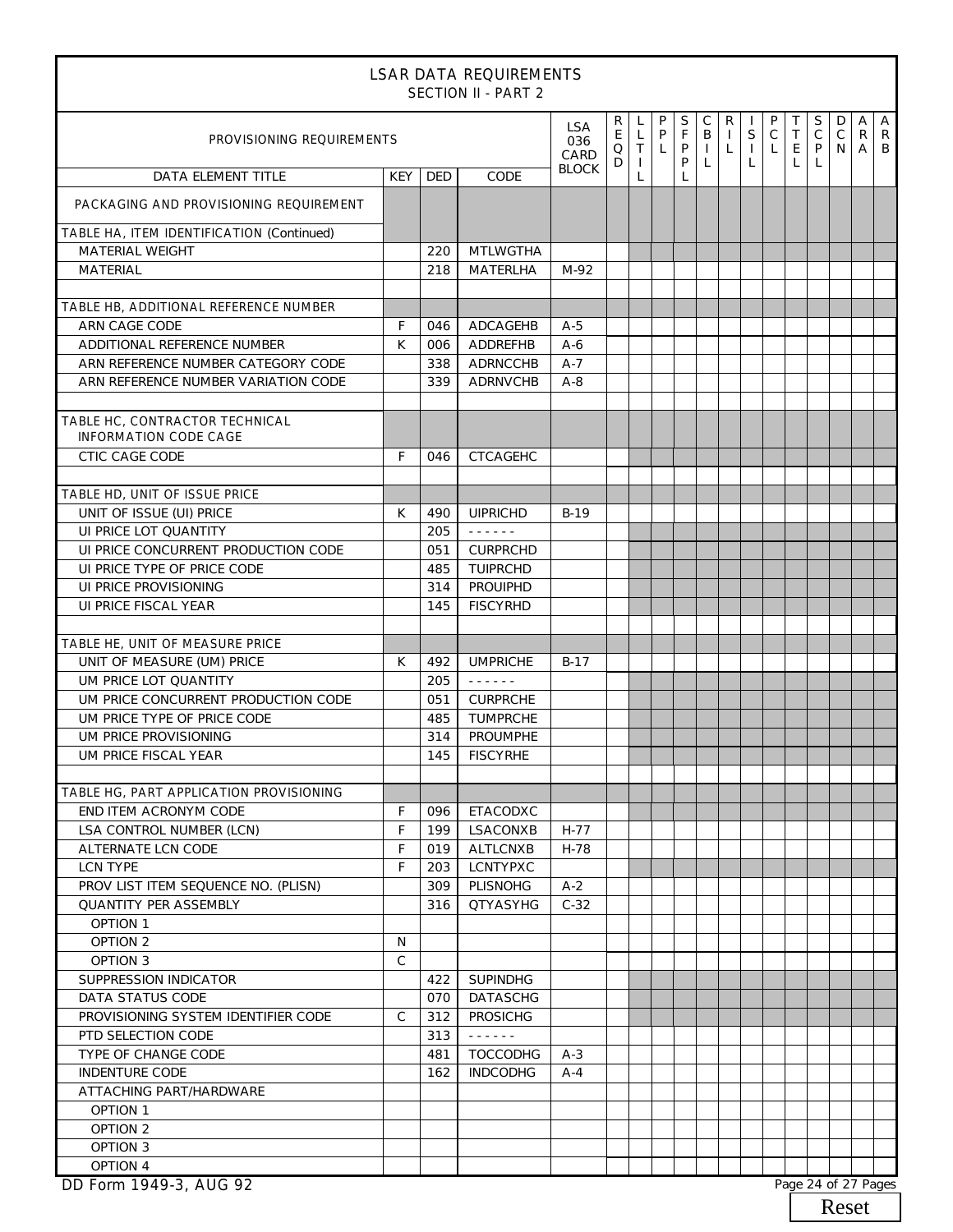| <b>LSAR DATA REQUIREMENTS</b><br><b>SECTION II - PART 2</b>   |               |            |                                      |              |                          |                             |                        |                  |                                       |                         |                                  |                       |                       |                       |                       |                          |                          |
|---------------------------------------------------------------|---------------|------------|--------------------------------------|--------------|--------------------------|-----------------------------|------------------------|------------------|---------------------------------------|-------------------------|----------------------------------|-----------------------|-----------------------|-----------------------|-----------------------|--------------------------|--------------------------|
| PROVISIONING REQUIREMENTS<br>CARD                             |               |            |                                      |              | R<br>$\mathsf{E}^-$<br>Q | L<br>L<br>T<br>$\mathbf{I}$ | P<br>P<br>$\mathsf{L}$ | S<br>F<br>P<br>P | $\mathsf C$<br>B<br>$\mathbf{L}$<br>L | R<br>$\mathbf{I}$<br>L. | $\mathsf S$<br>$\mathbf{I}$<br>L | P<br>$\mathsf C$<br>L | Τ<br>$\top$<br>E<br>L | S<br>$\mathsf C$<br>P | D<br>$\mathsf C$<br>N | A<br>$\mathsf{R}$<br>A I | $\overline{A}$<br>R<br>B |
| DATA ELEMENT TITLE                                            | <b>KEY</b>    | <b>DED</b> | CODE                                 | <b>BLOCK</b> | D                        |                             |                        | L                |                                       |                         |                                  |                       |                       |                       |                       |                          |                          |
| PACKAGING AND PROVISIONING REQUIREMENT                        |               |            |                                      |              |                          |                             |                        |                  |                                       |                         |                                  |                       |                       |                       |                       |                          |                          |
| TABLE HG, PART APPLICATION PROVISIONING<br>(Continued)        |               |            |                                      |              |                          |                             |                        |                  |                                       |                         |                                  |                       |                       |                       |                       |                          |                          |
| <b>INDENTURE FOR KITS</b>                                     |               |            |                                      |              |                          |                             |                        |                  |                                       |                         |                                  |                       |                       |                       |                       |                          |                          |
| <b>OPTION 1</b>                                               |               |            |                                      |              |                          |                             |                        |                  |                                       |                         |                                  |                       |                       |                       |                       |                          |                          |
| <b>OPTION 2</b>                                               |               |            |                                      |              |                          |                             |                        |                  |                                       |                         |                                  |                       |                       |                       |                       |                          |                          |
| <b>OPTION 3</b>                                               |               |            |                                      |              |                          |                             |                        |                  |                                       |                         |                                  |                       |                       |                       |                       |                          |                          |
| <b>QUANTITY PER END ITEM</b>                                  |               | 317        | <b>QTYPEIHG</b>                      | $C-33$       |                          |                             |                        |                  |                                       |                         |                                  |                       |                       |                       |                       |                          |                          |
| <b>OPTION 1</b>                                               |               |            |                                      |              |                          |                             |                        |                  |                                       |                         |                                  |                       |                       |                       |                       |                          |                          |
| OPTION 2                                                      | N             |            |                                      |              |                          |                             |                        |                  |                                       |                         |                                  |                       |                       |                       |                       |                          |                          |
| <b>OPTION 3</b>                                               | $\mathcal{C}$ |            |                                      |              |                          |                             |                        |                  |                                       |                         |                                  |                       |                       |                       |                       |                          |                          |
| PRIOR ITEM PLISN                                              |               | 297        | PIPLISHG                             | $C-39$       |                          |                             |                        |                  |                                       |                         |                                  |                       |                       |                       |                       |                          |                          |
| <b>SAME AS PLISN</b>                                          |               | 364        | <b>SAPLISHG</b>                      | $C-38$       |                          |                             |                        |                  |                                       |                         |                                  |                       |                       |                       |                       |                          |                          |
| HARDNESS CRITICAL ITEM                                        |               | 151        | <b>HARDCIHG</b>                      | $B-25$       |                          |                             |                        |                  |                                       |                         |                                  |                       |                       |                       |                       |                          |                          |
| REMAIN IN PLACE INDICATOR                                     |               | 348        | <b>REMIPIHG</b>                      | $E-65$       |                          |                             |                        |                  |                                       |                         |                                  |                       |                       |                       |                       |                          |                          |
| LINE REPLACEABLE UNIT                                         |               | 194        | LRUNITHG                             | $J-90$       |                          |                             |                        |                  |                                       |                         |                                  |                       |                       |                       |                       |                          |                          |
| <b>ITEM CATEGORY CODE</b>                                     |               | 177        | <b>ITMCATHG</b>                      |              |                          |                             |                        |                  |                                       |                         |                                  |                       |                       |                       |                       |                          |                          |
| <b>ESSENTIALITY CODE</b>                                      |               | 100        | <b>ESSCODHG</b>                      | $A-11$       |                          |                             |                        |                  |                                       |                         |                                  |                       |                       |                       |                       |                          |                          |
| SOURCE, MAINT AND RECOVERABILITY CODE                         |               | 398        | <b>SMRCODHG</b>                      | $B-22$       |                          |                             |                        |                  |                                       |                         |                                  |                       |                       |                       |                       |                          |                          |
| MAINTENANCE REPLACEMENT RATE I                                |               | 211        | <b>MRRONEHG</b>                      | $C-34$       |                          |                             |                        |                  |                                       |                         |                                  |                       |                       |                       |                       |                          |                          |
| MAINTENANCE REPLACEMENT RATE II                               |               | 212        | <b>MRRTWOHG</b>                      | $C-35$       |                          |                             |                        |                  |                                       |                         |                                  |                       |                       |                       |                       |                          |                          |
| <b>OPTION 1</b>                                               |               |            |                                      |              |                          |                             |                        |                  |                                       |                         |                                  |                       |                       |                       |                       |                          |                          |
| <b>OPTION 2</b>                                               |               |            |                                      |              |                          |                             |                        |                  |                                       |                         |                                  |                       |                       |                       |                       |                          |                          |
| MAINTENANCE REPLACEMENT RATE MODIFIER                         | A             | 213        | <b>MRRMODHG</b>                      | $C-36$       |                          |                             |                        |                  |                                       |                         |                                  |                       |                       |                       |                       |                          |                          |
| REPLACEMENT TASK DISTRIBUTION                                 |               | 355        | $\omega$ is a second or $\omega$     | $E-59$       |                          |                             |                        |                  |                                       |                         |                                  |                       |                       |                       |                       |                          |                          |
| MINIMUM REPLACEMENT UNIT                                      |               | 245        | <b>MINREUHG</b>                      | $D-52$       |                          |                             |                        |                  |                                       |                         |                                  |                       |                       |                       |                       |                          |                          |
| MAXIMUM ALLOWABLE OPERATING TIME                              |               | 221        | <b>MAOTIMHG</b>                      | $C-40$       |                          |                             |                        |                  |                                       |                         |                                  |                       |                       |                       |                       |                          |                          |
| MAINTENANCE ACTION CODE                                       |               | 206        | MAIACTHG                             | $C-41$       |                          |                             |                        |                  |                                       |                         |                                  |                       |                       |                       |                       |                          |                          |
| RECOMMEND INITIAL SYSTEM STOCK BUY                            |               | 328        | <b>RISSBUHG</b>                      | $D-54$       |                          |                             |                        |                  |                                       |                         |                                  |                       |                       |                       |                       |                          |                          |
| RECOMMENDED MINIMUM SYSTEM STOCK LEVEL                        |               |            | 329 RMSSLIHG                         | D-53         |                          |                             |                        |                  |                                       |                         |                                  |                       |                       |                       |                       |                          |                          |
| RECOMMENDED TENDER LOAD LIST QUANTITY                         | N             | 331        | RTLLOTHG                             | D-55         |                          |                             |                        |                  |                                       |                         |                                  |                       |                       |                       |                       |                          |                          |
| TOTAL QUANTITY RECOMMENDED                                    |               | 453        | TOTOTYHG                             | $C-37$       |                          |                             |                        |                  |                                       |                         |                                  |                       |                       |                       |                       |                          |                          |
| MAINTENANCE TASK DISTRIBUTION                                 |               | 214        | $\omega$ is a graph.                 | $E-57$       |                          |                             |                        |                  |                                       |                         |                                  |                       |                       |                       |                       |                          |                          |
| REPAIR CYCLE TIME                                             |               | 350        | $\omega$ is a second set of $\omega$ | E-58         |                          |                             |                        |                  |                                       |                         |                                  |                       |                       |                       |                       |                          |                          |
| <b>OPTION 1</b>                                               |               |            |                                      |              |                          |                             |                        |                  |                                       |                         |                                  |                       |                       |                       |                       |                          |                          |
| OPTION 2                                                      |               |            |                                      |              |                          |                             |                        |                  |                                       |                         |                                  |                       |                       |                       |                       |                          |                          |
| NOT REPAIRABLE THIS STATION                                   | R             | 261        | <b>NORETSHG</b>                      | $C-42$       |                          |                             |                        |                  |                                       |                         |                                  |                       |                       |                       |                       |                          |                          |
| REPAIR SURVIVAL RATE                                          |               | 351        | <b>REPSURHG</b>                      | D-56         |                          |                             |                        |                  |                                       |                         |                                  |                       |                       |                       |                       |                          |                          |
| DESIGNATED REWORK POINT                                       |               | 081        | $\omega$ is a graph.                 | E-60         |                          |                             |                        |                  |                                       |                         |                                  |                       |                       |                       |                       |                          |                          |
| WORK UNIT CODE                                                |               | 516        | <b>WRKUCDHG</b>                      | J-86         |                          |                             |                        |                  |                                       |                         |                                  |                       |                       |                       |                       |                          |                          |
| ALLOWANCE ITEM CODE                                           |               | 017        | <b>ALLOWCHA</b>                      | D-50         |                          |                             |                        |                  |                                       |                         |                                  |                       |                       |                       |                       |                          |                          |
| ALLOWANCE ITEM QUANTITY                                       |               | 018        | <b>ALIQTYHA</b>                      | $D-51$       |                          |                             |                        |                  |                                       |                         |                                  |                       |                       |                       |                       |                          |                          |
|                                                               |               |            |                                      |              |                          |                             |                        |                  |                                       |                         |                                  |                       |                       |                       |                       |                          |                          |
| TABLE HH, OVERHAUL - KIT NEXT HIGHER<br><b>ASSEMBLY PLISN</b> |               |            |                                      |              |                          |                             |                        |                  |                                       |                         |                                  |                       |                       |                       |                       |                          |                          |
| NEXT HIGHER ASSEMBLY (NHA) PLISN                              | K             | 258        | NHAPLIHH                             | $C-29$       |                          |                             |                        |                  |                                       |                         |                                  |                       |                       |                       |                       |                          |                          |
| NHA PLISN INDICATOR                                           |               | 259        | NHAINDHH                             | $C-30$       |                          |                             |                        |                  |                                       |                         |                                  |                       |                       |                       |                       |                          |                          |
| OVERHAUL REPLACEMENT RATE                                     |               | 281        | <b>OVHREPHH</b>                      | $C-31$       |                          |                             |                        |                  |                                       |                         |                                  |                       |                       |                       |                       |                          |                          |
|                                                               |               |            |                                      |              |                          |                             |                        |                  |                                       |                         |                                  |                       |                       |                       |                       |                          |                          |
| TABLE HI, PROVISIONING REMARK                                 |               |            |                                      |              |                          |                             |                        |                  |                                       |                         |                                  |                       |                       |                       |                       |                          |                          |
| PROVISIONING REMARKS                                          |               | 311        | REMARKHI                             | H-79         |                          |                             |                        |                  |                                       |                         |                                  |                       |                       |                       |                       |                          |                          |
|                                                               |               |            |                                      |              |                          |                             |                        |                  |                                       |                         |                                  |                       |                       |                       |                       |                          |                          |
| DD Form 1949-3, AUG 92                                        |               |            |                                      |              |                          |                             |                        |                  |                                       |                         |                                  |                       |                       |                       | Page 25 of 27 Pages   |                          |                          |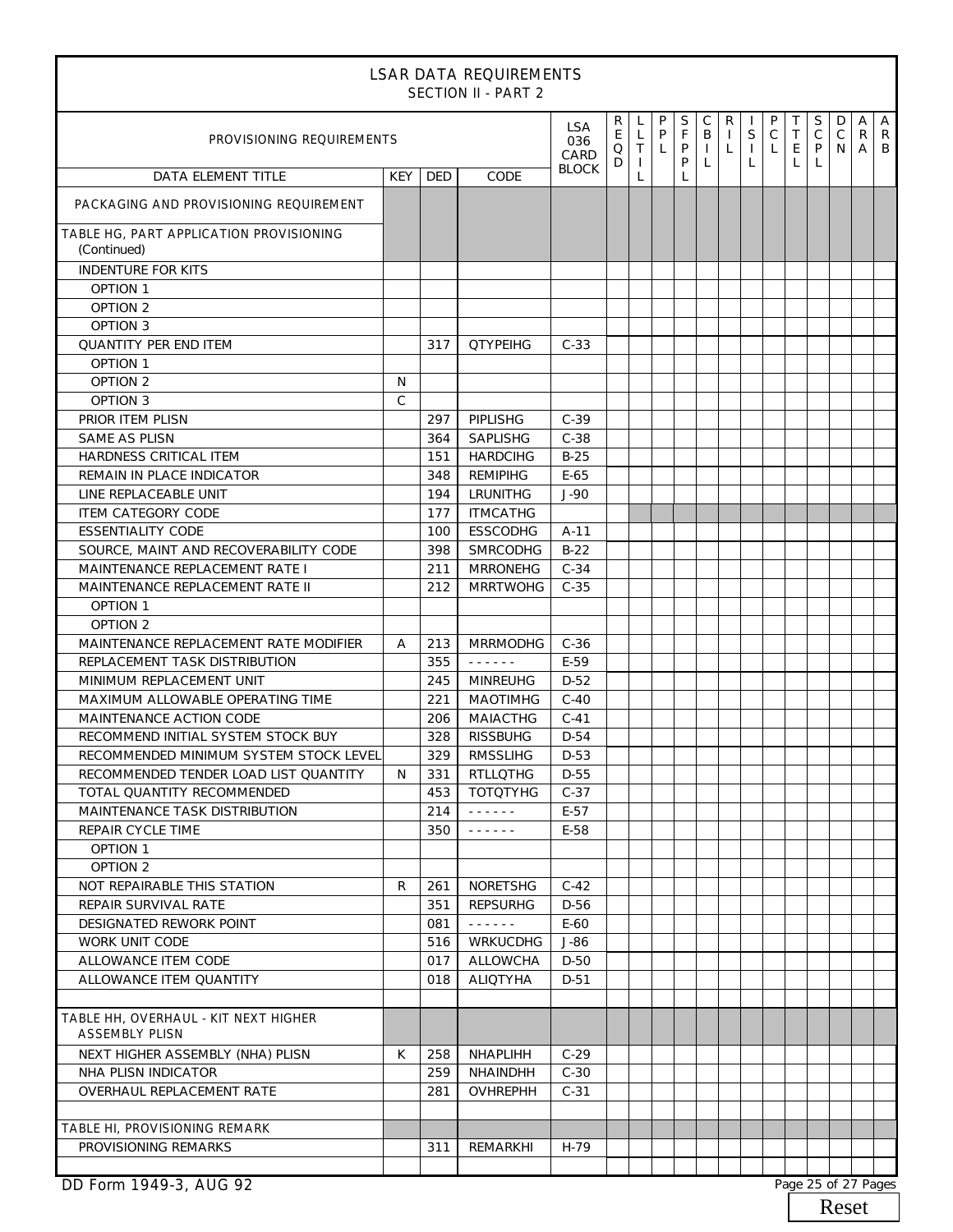| <b>LSAR DATA REQUIREMENTS</b><br><b>SECTION II - PART 2</b>     |               |            |                                                                                                                                     |                           |                                             |                                          |                     |                            |                        |                              |                                  |                                  |                                 |                        |                        |                      |                     |
|-----------------------------------------------------------------|---------------|------------|-------------------------------------------------------------------------------------------------------------------------------------|---------------------------|---------------------------------------------|------------------------------------------|---------------------|----------------------------|------------------------|------------------------------|----------------------------------|----------------------------------|---------------------------------|------------------------|------------------------|----------------------|---------------------|
| PROVISIONING REQUIREMENTS                                       |               |            |                                                                                                                                     | <b>LSA</b><br>036<br>CARD | R.<br>$\mathsf{E}^-$<br>$\hbox{\tt Q}$<br>D | L<br>$\mathsf{L}$<br>T<br>$\overline{1}$ | P<br>P<br>$\lfloor$ | $\mathsf S$<br>F<br>P<br>P | С<br>B<br>$\perp$<br>L | R<br>$\perp$<br>$\mathsf{L}$ | $\mathsf S$<br>$\mathbf{L}$<br>L | P<br>$\mathsf C$<br>$\mathsf{L}$ | Τ<br>$\top$<br>$\mathsf E$<br>L | S<br>$\mathsf{C}$<br>P | D<br>$\mathsf{C}$<br>N | A<br>R<br>$A \mid B$ | $\overline{A}$<br>R |
| <b>DATA ELEMENT TITLE</b>                                       | <b>KEY</b>    | <b>DED</b> | CODE                                                                                                                                | <b>BLOCK</b>              |                                             | L                                        |                     | L                          |                        |                              |                                  |                                  |                                 |                        |                        |                      |                     |
| PACKAGING AND PROVISIONING REQUIREMENT                          |               |            |                                                                                                                                     |                           |                                             |                                          |                     |                            |                        |                              |                                  |                                  |                                 |                        |                        |                      |                     |
| TABLE HJ, PROVISIONING REFERENCE DESIGNATION                    |               |            |                                                                                                                                     |                           |                                             |                                          |                     |                            |                        |                              |                                  |                                  |                                 |                        |                        |                      |                     |
| REFERENCE DESIGNATION                                           | K             | 335        | <b>REFDESHJ</b>                                                                                                                     | $D-44$                    |                                             |                                          |                     |                            |                        |                              |                                  |                                  |                                 |                        |                        |                      |                     |
| <b>OPTION 1</b>                                                 |               |            |                                                                                                                                     |                           |                                             |                                          |                     |                            |                        |                              |                                  |                                  |                                 |                        |                        |                      |                     |
| OPTION 2                                                        |               |            |                                                                                                                                     |                           |                                             |                                          |                     |                            |                        |                              |                                  |                                  |                                 |                        |                        |                      |                     |
| OPTION 3                                                        |               |            |                                                                                                                                     |                           |                                             |                                          |                     |                            |                        |                              |                                  |                                  |                                 |                        |                        |                      |                     |
| OPTION 4<br><b>OPTION 5</b>                                     |               |            |                                                                                                                                     |                           |                                             |                                          |                     |                            |                        |                              |                                  |                                  |                                 |                        |                        |                      |                     |
| REFERENCE DESIGNATION CODE                                      | К             | 336        | RDCODEHJ                                                                                                                            | $D-46$                    |                                             |                                          |                     |                            |                        |                              |                                  |                                  |                                 |                        |                        |                      |                     |
| TECHNICAL MANUAL (TM) CODE                                      |               | 437        | TMCODEXI                                                                                                                            |                           |                                             |                                          |                     |                            |                        |                              |                                  |                                  |                                 |                        |                        |                      |                     |
| <b>FIGURE NUMBER</b>                                            |               | 144        | <b>FIGNUMHK</b>                                                                                                                     |                           |                                             |                                          |                     |                            |                        |                              |                                  |                                  |                                 |                        |                        |                      |                     |
| <b>ITEM NUMBER</b>                                              |               | 184        | <b>ITEMNOHK</b>                                                                                                                     |                           |                                             |                                          |                     |                            |                        |                              |                                  |                                  |                                 |                        |                        |                      |                     |
| TABLE HK, PARTS MANUAL DESCRIPTION                              |               |            |                                                                                                                                     |                           |                                             |                                          |                     |                            |                        |                              |                                  |                                  |                                 |                        |                        |                      |                     |
| TECHNICAL MANUAL (TM) CODE                                      | F             | 437        | TMCODEXI                                                                                                                            | $J-80$                    |                                             |                                          |                     |                            |                        |                              |                                  |                                  |                                 |                        |                        |                      |                     |
| <b>FIGURE NUMBER</b>                                            | К             | 144        | <b>FIGNUMHK</b>                                                                                                                     | $J-81$                    |                                             |                                          |                     |                            |                        |                              |                                  |                                  |                                 |                        |                        |                      |                     |
| <b>ITEM NUMBER</b>                                              | K             | 184        | <b>ITEMNOHK</b>                                                                                                                     | $J-82$                    |                                             |                                          |                     |                            |                        |                              |                                  |                                  |                                 |                        |                        |                      |                     |
| TM FUNCTIONAL GROUP CODE                                        |               | 438        | <b>TMFGCDHK</b>                                                                                                                     | J-86                      |                                             |                                          |                     |                            |                        |                              |                                  |                                  |                                 |                        |                        |                      |                     |
| TM INDENTURE CODE                                               |               | 439        | <b>TMINDCHK</b>                                                                                                                     | $J-84$                    |                                             |                                          |                     |                            |                        |                              |                                  |                                  |                                 |                        |                        |                      |                     |
| <b>QUANTITY PER FIGURE</b>                                      |               | 318        | <b>QTYFIGHK</b>                                                                                                                     | $J-85$                    |                                             |                                          |                     |                            |                        |                              |                                  |                                  |                                 |                        |                        |                      |                     |
| TM CHANGE NUMBER                                                |               | 436        | <b>TMCHGNHK</b>                                                                                                                     | $J-83$                    |                                             |                                          |                     |                            |                        |                              |                                  |                                  |                                 |                        |                        |                      |                     |
| TABLE HL, PARTS MANUAL PROVISIONING<br><b>NOMENCLATURE</b>      |               |            |                                                                                                                                     |                           |                                             |                                          |                     |                            |                        |                              |                                  |                                  |                                 |                        |                        |                      |                     |
| PROVISIONING NOMENCLATURE                                       |               | 310        | PROVNOHL                                                                                                                            | K-91                      |                                             |                                          |                     |                            |                        |                              |                                  |                                  |                                 |                        |                        |                      |                     |
| TABLE HM, BASIS OF ISSUE                                        |               |            |                                                                                                                                     |                           |                                             |                                          |                     |                            |                        |                              |                                  |                                  |                                 |                        |                        |                      |                     |
| <b>BASIS OF ISSUE</b>                                           | К             | 030        | $\begin{array}{cccccccccccccc} \bullet & \bullet & \bullet & \bullet & \bullet & \bullet & \bullet & \bullet & \bullet \end{array}$ | $J-87$                    |                                             |                                          |                     |                            |                        |                              |                                  |                                  |                                 |                        |                        |                      |                     |
| TABLE HN, PROVISIONING SERIAL NUMBER<br><b>USABLE ON CODE</b>   |               |            |                                                                                                                                     |                           |                                             |                                          |                     |                            |                        |                              |                                  |                                  |                                 |                        |                        |                      |                     |
| S/N PROVISIONING SYSTEM/EI LCN                                  | F             |            | 199   LCHSEIHN                                                                                                                      |                           |                                             |                                          |                     |                            |                        |                              |                                  |                                  |                                 |                        |                        |                      |                     |
| S/N PROVISIONING SYSTEM/EI ALC                                  | $\mathsf F^-$ |            | 019 ALCSEIHN                                                                                                                        |                           |                                             |                                          |                     |                            |                        |                              |                                  |                                  |                                 |                        |                        |                      |                     |
| S/N PROVISIONING SERIAL NUMBER                                  | F             | 373        | $\omega = \omega \left( \omega \right) \left( \omega \right) \left( \omega \right) \left( \omega \right)$                           |                           |                                             |                                          |                     |                            |                        |                              |                                  |                                  |                                 |                        |                        |                      |                     |
| TABLE HO, PROVISIONING SYSTEM/END ITEM<br><b>USABLE ON CODE</b> |               |            |                                                                                                                                     |                           |                                             |                                          |                     |                            |                        |                              |                                  |                                  |                                 |                        |                        |                      |                     |
| UOC PROVISIONING SYSTEM/EI LCN                                  | F             | 199        | <b>LCNSEIHO</b>                                                                                                                     |                           |                                             |                                          |                     |                            |                        |                              |                                  |                                  |                                 |                        |                        |                      |                     |
| UOC PROVISIONING SYSTEM/EI ALC                                  | F             | 019        | <b>ALCSEIHO</b>                                                                                                                     |                           |                                             |                                          |                     |                            |                        |                              |                                  |                                  |                                 |                        |                        |                      |                     |
|                                                                 |               |            |                                                                                                                                     |                           |                                             |                                          |                     |                            |                        |                              |                                  |                                  |                                 |                        |                        |                      |                     |
| TABLE HP, DESIGN CHANGE INFORMATION<br>CHANGE AUTHORITY NUMBER  |               |            |                                                                                                                                     |                           |                                             |                                          |                     |                            |                        |                              |                                  |                                  |                                 |                        |                        |                      |                     |
| REPLACED OR SUPERSEDING (R/S) PLISN                             | К             | 043<br>353 | CANUMBHP<br><b>RSPLISHP</b>                                                                                                         | F-66<br>$F-70$            |                                             |                                          |                     |                            |                        |                              |                                  |                                  |                                 |                        |                        |                      |                     |
| R/S PLISN INDICATOR                                             |               | 354        | <b>RSPINDHP</b>                                                                                                                     | $F-71$                    |                                             |                                          |                     |                            |                        |                              |                                  |                                  |                                 |                        |                        |                      |                     |
| INTERCHANGEABILITY CODE                                         |               | 172        | <b>INTCHCHP</b>                                                                                                                     | $F-67$                    |                                             |                                          |                     |                            |                        |                              |                                  |                                  |                                 |                        |                        |                      |                     |
| TOTAL ITEM CHANGES                                              |               | 452        | <b>TOTICHHP</b>                                                                                                                     | $F-69$                    |                                             |                                          |                     |                            |                        |                              |                                  |                                  |                                 |                        |                        |                      |                     |
| <b>OPTION 1</b>                                                 |               |            |                                                                                                                                     |                           |                                             |                                          |                     |                            |                        |                              |                                  |                                  |                                 |                        |                        |                      |                     |
| OPTION 2                                                        |               |            |                                                                                                                                     |                           |                                             |                                          |                     |                            |                        |                              |                                  |                                  |                                 |                        |                        |                      |                     |
| <b>QUANTITY SHIPPED</b>                                         |               | 323        | <b>QTYSHPHP</b>                                                                                                                     | $F-72$                    |                                             |                                          |                     |                            |                        |                              |                                  |                                  |                                 |                        |                        |                      |                     |
| <b>QUANTITY PROCURED</b>                                        |               | 322        | <b>QTYPROHP</b>                                                                                                                     | $F-73$                    |                                             |                                          |                     |                            |                        |                              |                                  |                                  |                                 |                        |                        |                      |                     |
| PRORATED EXHIBIT LINE ITEM NUMBER                               | R             | 305        | PROELIHP                                                                                                                            | $G-75$                    |                                             |                                          |                     |                            |                        |                              |                                  |                                  |                                 |                        |                        |                      |                     |
| PRORATED QUANTITY                                               | R             | 306        | PROQTYHP                                                                                                                            | $G-76$                    |                                             |                                          |                     |                            |                        |                              |                                  |                                  |                                 |                        |                        |                      |                     |
| TABLE HQ, SERIAL NUMBER EFFECTIVITY                             |               |            |                                                                                                                                     |                           |                                             |                                          |                     |                            |                        |                              |                                  |                                  |                                 |                        |                        |                      |                     |
| SERIAL NUMBER EFFECTIVITY                                       | К             | 374        | $\omega = \omega \left( \omega \right) \left( \omega \right) \left( \omega \right) \left( \omega \right)$                           | $F-68$                    |                                             |                                          |                     |                            |                        |                              |                                  |                                  |                                 |                        |                        |                      |                     |
| TABLE HR, DESIGN CHANGE USABLE ON CODE                          |               |            |                                                                                                                                     |                           |                                             |                                          |                     |                            |                        |                              |                                  |                                  |                                 |                        |                        |                      |                     |
| DD Form 1949-3, AUG 92                                          |               |            |                                                                                                                                     | $F-74$                    |                                             |                                          |                     |                            |                        |                              |                                  |                                  |                                 |                        | Page 26 of 27 Pages    |                      |                     |